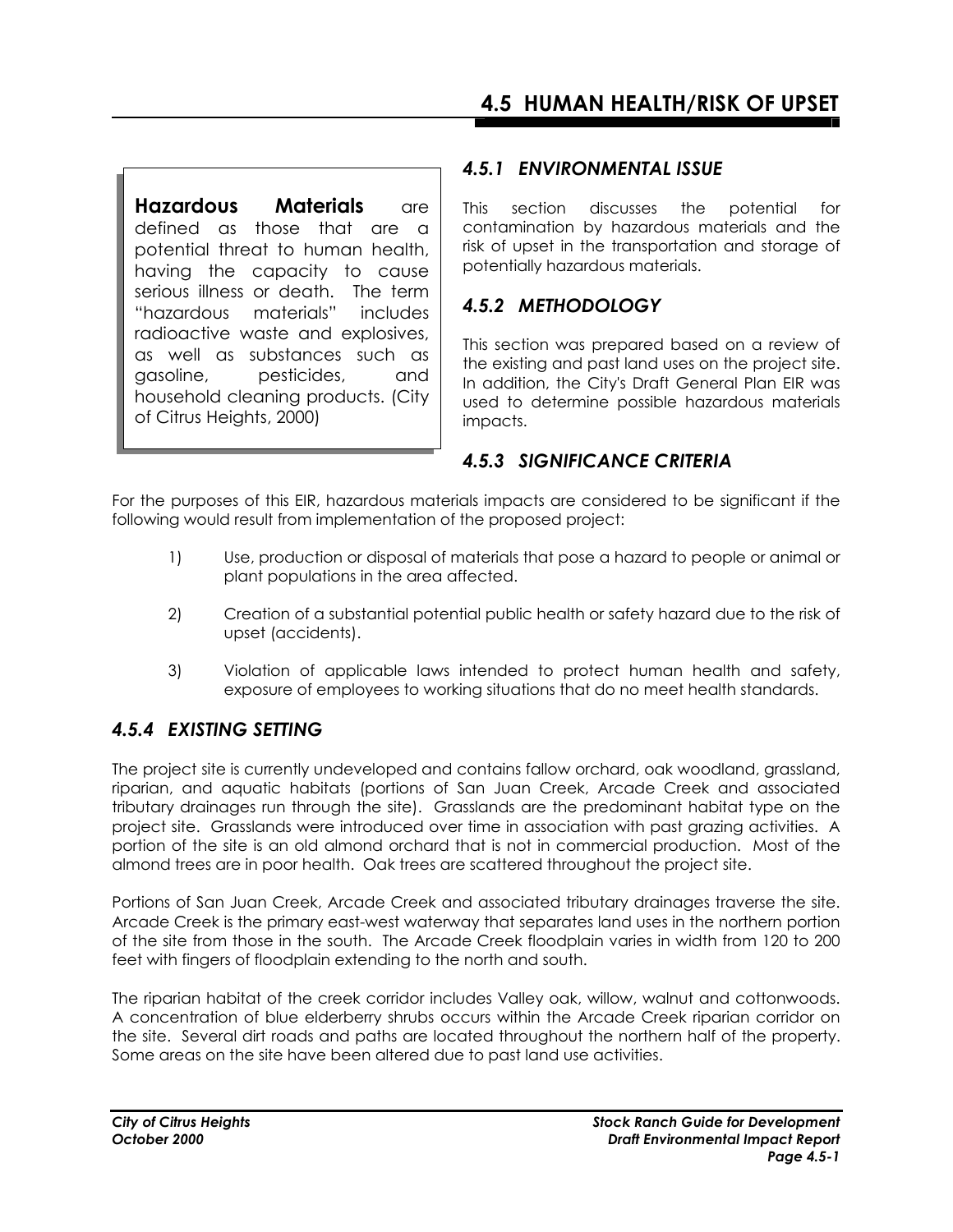#### **Hazardous Wastes**

Hazardous wastes are hazards materials that no longer have practical use, such as substances that have been discarded, discharged, spilled, contaminated, or are being stored prior to proper disposal. Many man-made substances can be hazardous to health. Hazardous wastes generated by residents and businesses contribute to environmental and human health hazards that have become an increasing public concern in recent years. The increased use of such materials has increased potential hazards and actual damage. Toxicity and contamination of soils, water, air, and organisms present hazards of varying severity that can be controlled and minimized by proper waste management and disposal.

The City of Citrus Heights is not aware of any known contamination of soils within the study area. However, for the purposes of this EIR, it is assumed that some localized contamination may have occurred in the past, most likely due to chemical or petroleum spillage associated with historic agricultural uses or with illegal dumping.

#### **Transport of Hazardous Materials and Hazardous Waste**

Federal and state agencies, primarily the California Highway Patrol and the California Department of Transportation regulate transport of hazardous waste and hazardous materials. The City of Citrus Heights has no ordinances that address transport of hazardous materials. The California Highway Patrol only designates state and federal roadways as hazardous materials truck routes. Interstate 80 is designated as a truck route for explosives and radioactive materials only. Regional access to the City is provided by Interstate 80 (I-80) via Greenback Lane and Auburn Boulevard.

### *4.5.5 PROJECT IMPACTS AND MITIGATION MEASURES*

#### **Potential for On-site Contamination**

**Impact 4.5.1** Hazardous materials may be present on the project site in association with past activities (i.e. dumping, abandoned vehicles) as well as the existing almond orchard. This is a potentially significant impact. *Note: This impact can be mitigated to an acceptable level. See mitigation measure below.* 

As development occurs on the project site, contaminated soil could be encountered in association with past activities on the project site (dumping, possible motor vehicle fluids from abandoned cars) as well as the presence of the existing almond orchard (pesticides). Previously unknown contaminants in the soil (e.g. pesticides) could threaten the health and safety of site workers. Soil contamination or other hazards are typically detected by inspecting and searching public records for a subject property. The type of investigation is termed an environmental assessment or audit, and is performed independently by a California Registered Environmental Assessor (REA). When evidence of site contamination is found, additional data can be gathered by actually sampling and testing the soil. Cleanup procedures can be specified based on the type and extent of contamination.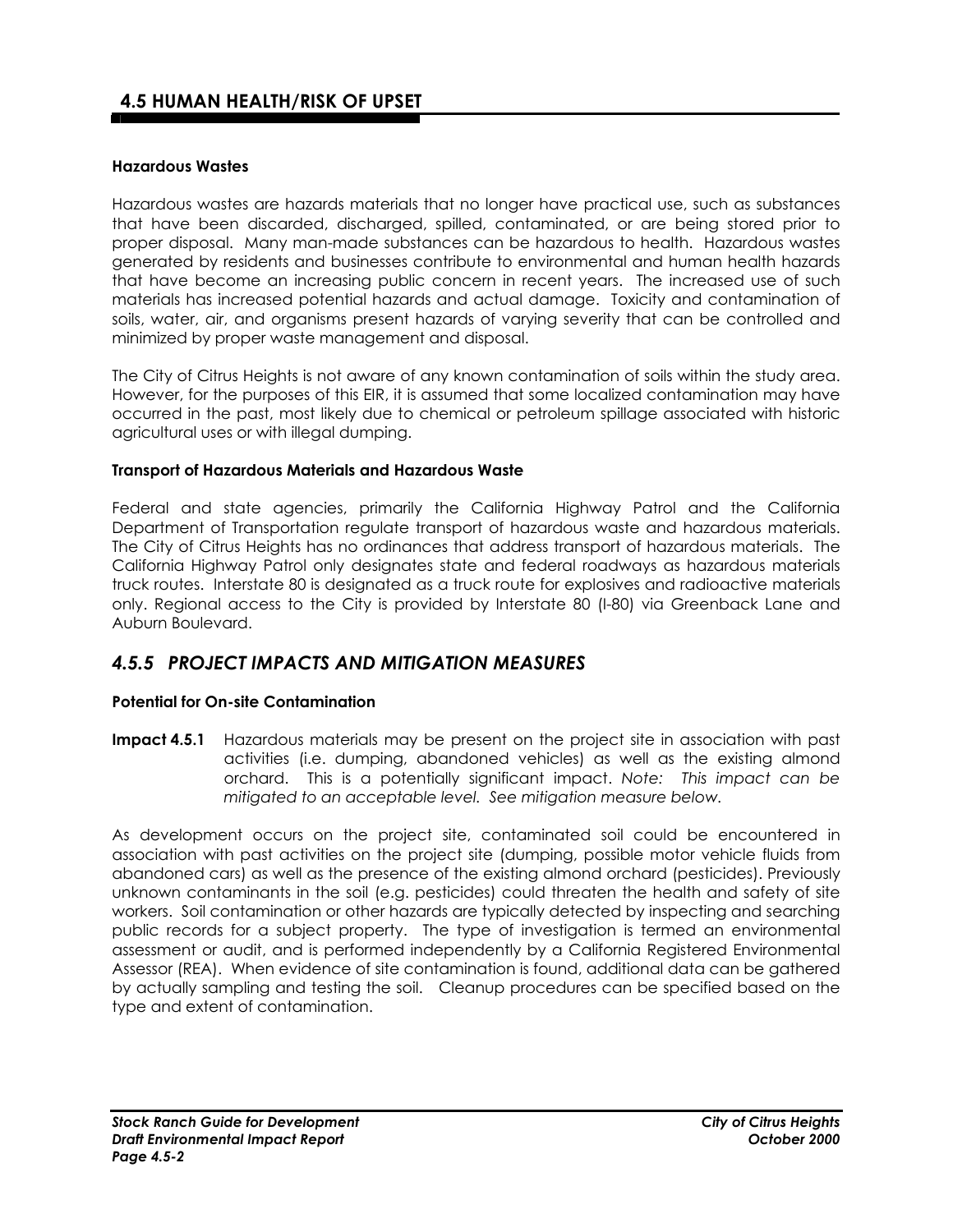**MM 4.5.1a** The project applicant shall have the site inspected by a Registered Environmental Assessor (i.e. a professional environmental scientist or engineer registered as an REA in California) for the presence of hazardous materials and wastes.

> The investigations shall take the form of environmental audits, and shall include, at a minimum, site inspections for hazardous materials, examination of historic records, and review of public agency records. Reports detailing the results of the inspections shall be submitted to the City for review. The report preparer shall either certify that the site is free of hazards or recommend preparation of a site mitigation plan.

Responsibility for Implementation: Applicant/Developer Responsibility for Monitoring: City of Citrus Heights Timing:Prior to issuance of grading permits

**MM 4.5.1b** In the event that a site inspection done for MM 4.5.1a uncovers chemical contamination or other hazardous materials or wastes at a parcel, the inspection report preparer shall notify the City and other agencies, as applicable, potentially including the state Environmental Protection Agency, the Regional Water Quality Control Board, and/or the County Environmental Management Department.

| Responsibility for Implementation: | Applicant/Developer                  |
|------------------------------------|--------------------------------------|
| Responsibility for Monitoring:     | City of Citrus Heights               |
| <u>Timing:</u>                     | Prior to issuance of grading permits |

#### **Hazardous Wastes associated with Commercial Development**

**Impact 4.5.2** The project could potentially be developed with up to 570,000 sq. ft. of commercial uses. These uses could generate increased handling of hazardous materials and wastes. This is considered a potentially significant impact**.** *Note: This impact can be mitigated to an acceptable level. See mitigation measure below.* 

Development of commercial uses on the north side of Arcade Creek (up to 450,000) as well as a maximum of 120,000 sq. ft. under the "Sylvan Commerce District" Zone would indirectly allow for the potential increased handling and generation of hazardous materials. Commercial businesses such as print shops, photo developers, dry cleaners and auto repair shops use hazardous materials and generate hazardous wastes. The number of potentially hazardous chemicals used in commerce is very large. With the types of business activity anticipated, hazardous materials and wastes typically encountered can be identified and discussed in a generic manner to describe, via example, the range of hazards that might be encountered. Examples of typical hazardous substances potentially used in the project area include sulfuric acid (toxic, corrosive and reactive); solvents such as acetone (ignitable), benzene (toxic and ignitable), and chlorinated hydrocarbons (toxic); and solid waste containing lead compounds (toxic), sodium hydroxide (toxic, corrosive and reactive), and pose chlorinated phenols (toxic). Within the hazard categories, many chemicals pose special dangers due to tendencies to bioaccumulate in living tissue, or to generate toxic fumes when exposed to fire, or to cause cancer and birth defects.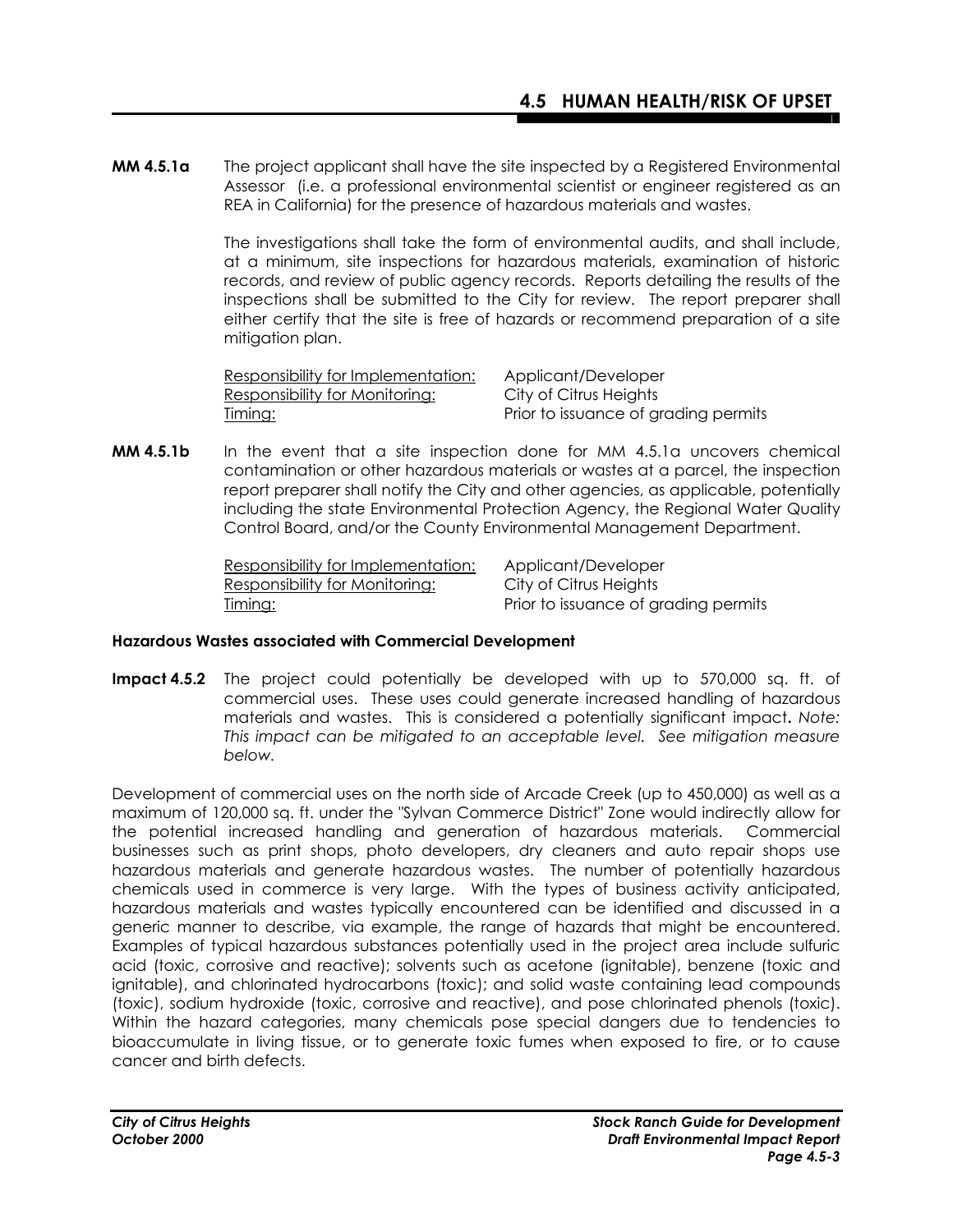**MM 4.5.2a** Use storage and handling of hazardous materials by commercial uses within the project area shall be done in compliance with applicable City polices as well State and local laws, guidelines, and regulations.

| Responsibility for Implementation:    | Applicant/Developer and Individual<br><b>Businesses</b> |
|---------------------------------------|---------------------------------------------------------|
| <b>Responsibility for Monitoring:</b> | City of Citrus Heights                                  |
| <u>Timing:</u>                        | Ongoing; confirm at Building Permit review              |

**MM 4.5.2b** As required by federal, state, and local regulations, new commercial uses in the project area shall be required to install temporary hazardous waste storage areas on paved, impermeable surfaces with drainage controls and spill containment features.

| Responsibility for Implementation: | Applicant/Developer and Individual         |
|------------------------------------|--------------------------------------------|
|                                    | <b>Businesses</b>                          |
| Responsibility for Monitoring:     | City of Citrus Heights                     |
| <u>Timing:</u>                     | Ongoing; confirm at Building Permit review |

#### **Generation, Storage and Disposal of Household Hazardous Wastes**

**Impact 4.5.3** Residential uses proposed on the project site would result in an increase the generation, storage and disposal of household hazardous wastes. This impact is considered less than significant and does not require mitigation.

A potential impact related to the introduction of both multi-family and single-family residential uses proposed on the project site is the increase in the generation, storage, and disposal requirements of household hazardous wastes. A household hazardous waste is any waste generated by households than can cause illness or death, or pose a threat to health or the environment when improperly stored, disposed, or otherwise managed. Household hazardous wastes typically include paints, solvents, pesticides, used motor oil, and car batteries among other items. Establishment of permanent collection centers or periodic collection events at temporary locations are the most common methods for gathering household hazardous waste for disposal other than through the municipal garbage collection system. The City of Citrus Heights actively encourages proper disposal of household hazardous waste. For these reasons, this impact would be less than significant (City of Citrus Heights, 2000).